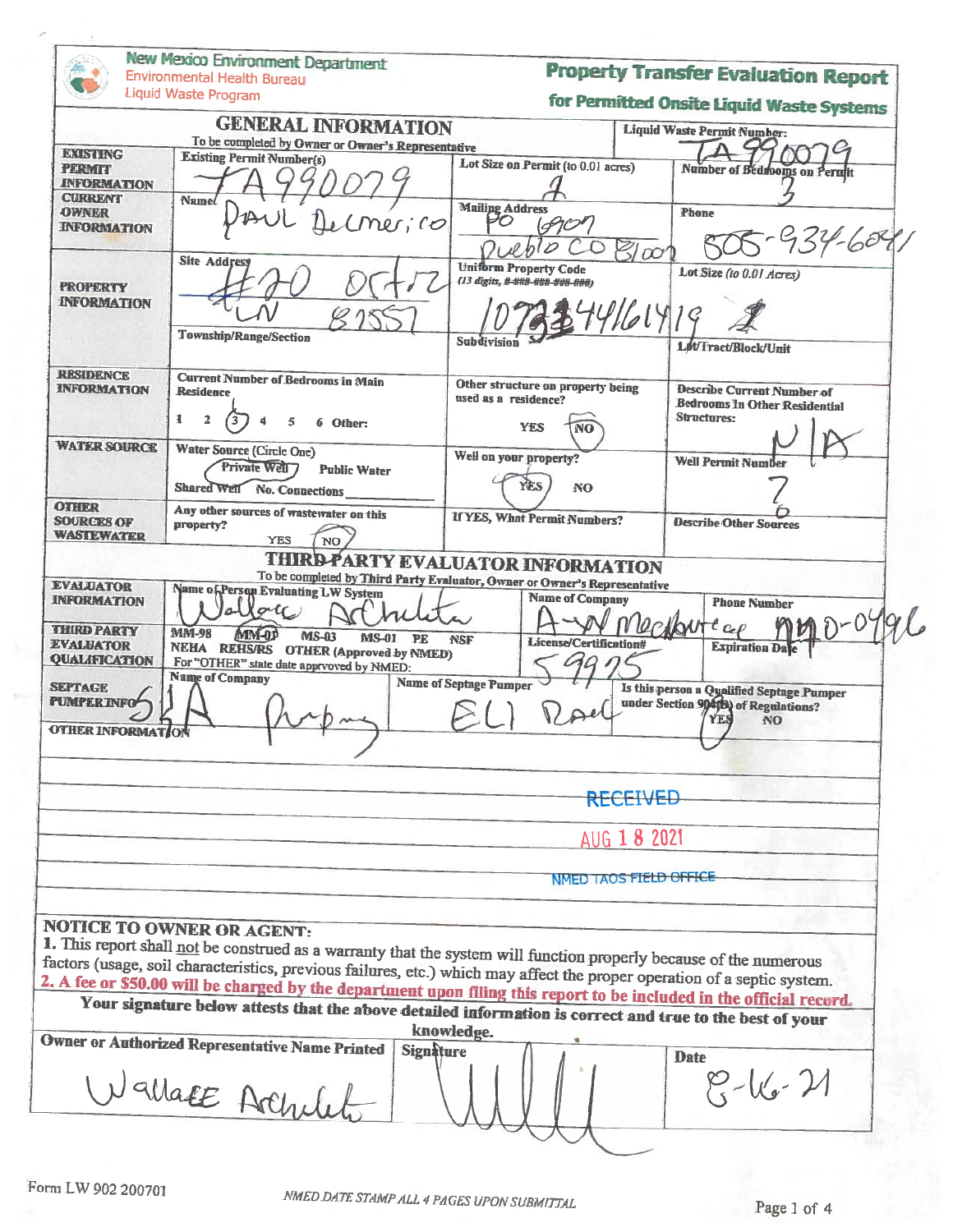|                                               | <b>LIQUID WASTE SYSTEM EVALUATION</b>                                                                                                      | To be completed by Third Party Evaluator                                         |                                                                                                        | Liquid Waste Permit Number:                                                                                              |
|-----------------------------------------------|--------------------------------------------------------------------------------------------------------------------------------------------|----------------------------------------------------------------------------------|--------------------------------------------------------------------------------------------------------|--------------------------------------------------------------------------------------------------------------------------|
|                                               |                                                                                                                                            |                                                                                  | <b>Septic Tank</b>                                                                                     |                                                                                                                          |
| <b>LOCATION</b>                               | Latitude (DD.ddddd")                                                                                                                       |                                                                                  | Longitude (DDD.ddddr)                                                                                  |                                                                                                                          |
|                                               |                                                                                                                                            |                                                                                  | Elevation (Feet)                                                                                       |                                                                                                                          |
| <b>SIZE</b> and<br><b>MATERIALS</b><br>A.     | <b>Siza</b> (gallons)<br>1000 1200 1500 Other:                                                                                             |                                                                                  | Materials<br>Congrete<br>Plastic<br>Fiberglass<br>Other Note:                                          | <b>Manufacturer of Tank</b>                                                                                              |
|                                               | Tank Dimensions: fext lib worth x 1q dth inchesy                                                                                           | <b>Covers Secure?</b>                                                            | Tank Cover Depth (Top of Tank to grade) (3"                                                            |                                                                                                                          |
| $\mathbf{x}$                                  | $0 \,$ $\mu$<br>$\mathbf x$                                                                                                                | <b>YES</b><br>NO <sub>1</sub>                                                    | max unless otherwise approved)                                                                         | <b>Year Tank Manufactured</b><br>(as marked on tank)<br>feet                                                             |
| <b>ACCESS LISERS</b>                          | Access Risers - Inlet & Outlet?<br>(Req'd 199 1 ft. grade, 2005 to grade)                                                                  |                                                                                  | <b>Effluent Filter?</b> (Required 2005)                                                                | Handle on Effluent Filter within 6" cover?<br>(Required 2013)                                                            |
|                                               | YES<br>NO.<br>Number of Risers on tank: Yover inlet and                                                                                    | Not Required                                                                     | <b>YES</b><br>N <sub>O</sub><br>Not Required                                                           | <b>YES</b><br>NO.<br>Not Required                                                                                        |
|                                               | outlet, over baffle wall vent not acceptable)                                                                                              |                                                                                  | <b>Riser Internal Diameter: (inclies)</b><br>$(3'$ cover 24", over 3" cover 30" rgr'd)                 | Material: (metal prohibited)                                                                                             |
| FUNCTIONALITY                                 | How many Gallons were pumped for this                                                                                                      | 2                                                                                | $24^{22}$<br>30"<br>Other:<br>Water Level in Tank at Outlet (Circle One)                               | Concrete coated<br>Concrete Type V                                                                                       |
|                                               | evaluation?                                                                                                                                | Gallons                                                                          | Above Invert<br>At`Invert                                                                              | Does Tank appear Level?(Circle One)<br>Below Invert<br><b>YES</b><br><b>NO</b>                                           |
|                                               | <b>Inlet Tee/Baffle (Circle One)</b>                                                                                                       |                                                                                  | Outlet Tee/Baffic (Gircle One)                                                                         | Baffle Wall (Circle One)                                                                                                 |
| <b>VISIBLE</b>                                | Note:                                                                                                                                      | NOT OK                                                                           | NOT OK<br>OK<br>Note:                                                                                  | OK)<br><b>NOT OK</b><br>Note:                                                                                            |
| <b>DESCRIPTORS</b>                            | <b>Structural Cracking</b>                                                                                                                 | <b>Excessive Deterioration</b>                                                   | <b>Rust Streaks</b>                                                                                    | <b>Exposed Aggregate</b><br><b>Exposed Rebar/Wire</b><br>Tank/Manhole                                                    |
| (Circle All that Apply)<br><b>SEPTIC TANK</b> | Notes:                                                                                                                                     |                                                                                  | $q\gamma$                                                                                              | Deformed                                                                                                                 |
| <b>SETBACKS</b>                               | Sethechs to On-site Water Well (50 ft)<br>Met Not Met Unable to Confirm N/A<br><b>Distance</b><br>Setbacks: State Waters, Arroyos, Ditches | $20 +$<br>Feet                                                                   | Setpinaks to Neighbor's Well (50 ft)<br>Met Not Met Unable to Confirm N/A<br>Distance:                 | Setbacks to Public Water Well (100.90<br>Met Not Met Unable to Confirm N/A<br>Feet<br>Distance:<br>$\mathcal{U}$<br>Feet |
|                                               | Met)<br>Not Met Unable to Confirm N/A                                                                                                      |                                                                                  | To Property Lines, Structures, Waterlines<br>Met Not Met Unable to Confirm N/A                         | <b>Setbacks to Disposal System</b><br>(Md<br>Not Met Unable to Confirm N/A                                               |
| <b>HOLDING</b><br><b>TANK</b><br><b>YES</b>   | <b>Annual Operating Permit Approved?</b><br>N <sub>O</sub><br><b>N/A</b>                                                                   | <b>YES</b><br>NO 5                                                               | <b>High Level Alarm working properly?</b><br><b>N/A</b><br><b>YES</b>                                  | <b>Appears to be Waterlight?</b><br>Pumping Records Available?                                                           |
| Note any Problems, Concerns or Comments:      |                                                                                                                                            |                                                                                  |                                                                                                        | NO<br>N/A<br><b>YES</b><br>NO.<br>N/A<br><b>FIVED</b>                                                                    |
|                                               |                                                                                                                                            |                                                                                  | AUG                                                                                                    | 2021                                                                                                                     |
|                                               |                                                                                                                                            |                                                                                  |                                                                                                        |                                                                                                                          |
| <b>TYPE OF DISPOSAL</b>                       |                                                                                                                                            |                                                                                  | <b>Disposal System</b> <sup>IED</sup> TAOS FIELD OFFICE                                                |                                                                                                                          |
| <b>SYSTEM</b><br>Circle ALL that apply        | Conventional<br>Altermitive/                                                                                                               | <b>Trench</b><br><b>Seepage Pit</b>                                              | <b>Pipe and Gravel</b><br><b>Chambers</b><br><b>Leaching Bed</b>                                       | <b>Synthetic Aggregate</b><br>Other<br><b>Elevated System with Lift Station</b>                                          |
|                                               | Other                                                                                                                                      | <b>Elevated System with Pressure-Dosing</b><br>Low-pressure Dosed<br>Vault Privy | <b>Wisconsin Mound</b><br>Split-Flow<br><b>Bottomiess Sand Filter</b><br><b>Constructed Wetlands</b>   | <b>ET Bed</b><br>Gray Water System Drip System<br>Sand-lined Trench Soil-Replacement                                     |
| <b>ANNUAL</b>                                 | Annual Operating Dermit Approved?                                                                                                          |                                                                                  | Other:                                                                                                 |                                                                                                                          |
| <b>OPERATING</b><br><b>PERMIT</b>             | <b>YES</b><br><b>NO</b><br>™A                                                                                                              |                                                                                  |                                                                                                        |                                                                                                                          |
| <b>DISTRIBUTION BOX</b>                       | Is there a D-Box on this system?                                                                                                           |                                                                                  |                                                                                                        |                                                                                                                          |
|                                               | <b>YES</b><br>NO.                                                                                                                          | UNABLE TO CONFIRM                                                                | Watertight & Equal Distribution of Flow?                                                               | Access to D-Box? (Required 2013)                                                                                         |
| <b>INSPECTION</b>                             | Did you Probe Disposal Field Area?                                                                                                         |                                                                                  | <b>YES</b><br>NO.<br>UNABLE TO CONFIRM                                                                 | <b>YES</b><br>NO                                                                                                         |
| <b>METHODS &amp;</b><br><b>ORSERVATIONS</b>   | YES <sup></sup>                                                                                                                            | NO.                                                                              | Approximately how many Gallens of<br>water added for Hydraulic Water Test?<br>Gallons Added:<br>$2\nu$ | Method used to measure gallons?<br>Bucket 5 gal, minutes:<br>9A<br>Approximate: Me UN<br>Water meter:                    |
|                                               | Any Indication of Previous Failure?<br><b>YES</b>                                                                                          | NO.                                                                              | Seepage Visible on Lawar<br><b>YES</b><br>NO.                                                          | <b>CYH</b><br><b>Lush Vegetation Present?</b><br><b>YES</b><br>N <sub>O</sub>                                            |
|                                               | <b>Evidence of Ponding Water in Field?</b><br><b>YES</b>                                                                                   | NO N/A UNABLE TO CONFIRM                                                         | Even Distribution of Effluent in Field?<br>YES NO N/A UNABLE TO CONFIDEN                               | Any Septic Odar Present.<br><b>YES</b><br>NO.                                                                            |
| <b>DISPOSAL SYSTEM</b><br><b>SETBACKS</b>     | Setbacks to On-site Water Well (100 ft)<br>Met) Not Met Unable to Confirm /A                                                               |                                                                                  | Setbacks to Neighbor's Well (100 ft)<br>Me                                                             | Setbacks to Public Water Well (200 ft)                                                                                   |
|                                               | <b>Distance</b>                                                                                                                            | Feet                                                                             | Not Met Unable to Confirm N/A<br>Distance:<br>Feet                                                     | Met Not Met Unable to Confirm N/A<br>Distance:<br>Feet                                                                   |
|                                               | Setbacks: State Waters, Arroyos, Ditches<br>Mct Not Mct Unable to Confirm                                                                  |                                                                                  | To Property Lines, Structures,<br><b>Waterlines</b><br>Mc<br>Not Met Unable to Confirm N/A             | Setbucks to Septic Tank<br>Met) Not Met Unable to<br>firm                                                                |

M.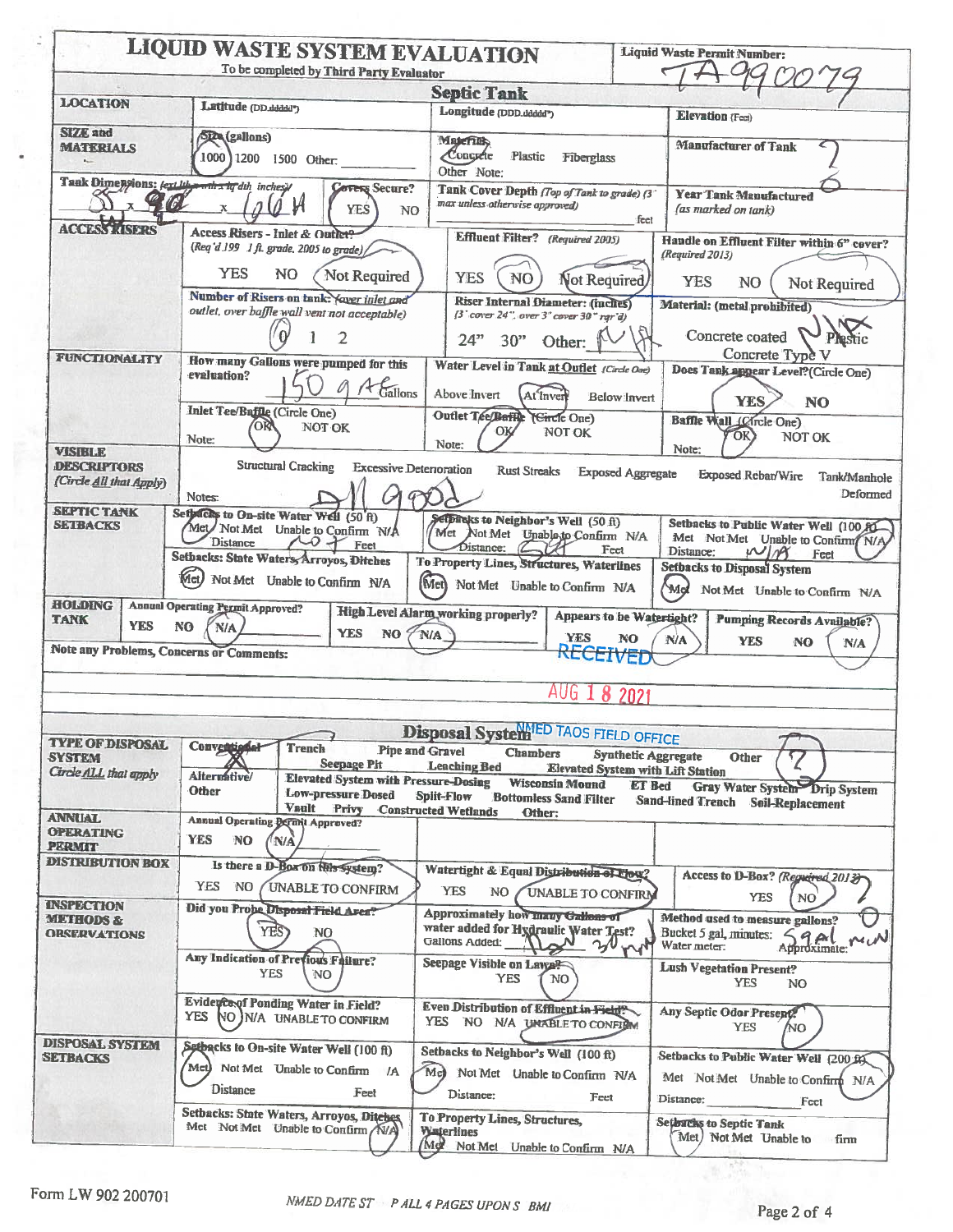| <b>LIQUID WASTE SYSTEM EVALUATION</b><br>To be completed by Third Party Evaluator<br><b>FUNCTIONALITY</b><br>Does the Disposal System Appear to be<br><b>Functioning Peoperly?</b> |                                                                                                        |                                  | If proprietary product, was system installed in accordance with manufacturer's<br>specifications and permit design? |                    |                                                 |                          | Liquid Waste Permit Numbers                                                                                                                                                                                             |                |  |
|------------------------------------------------------------------------------------------------------------------------------------------------------------------------------------|--------------------------------------------------------------------------------------------------------|----------------------------------|---------------------------------------------------------------------------------------------------------------------|--------------------|-------------------------------------------------|--------------------------|-------------------------------------------------------------------------------------------------------------------------------------------------------------------------------------------------------------------------|----------------|--|
|                                                                                                                                                                                    | <b>YES</b><br><b>NO</b>                                                                                |                                  |                                                                                                                     | N/A                | Yes<br>No                                       |                          |                                                                                                                                                                                                                         |                |  |
|                                                                                                                                                                                    | Note any Problems, Concerns or Comments:                                                               |                                  |                                                                                                                     |                    |                                                 |                          | Unable to Confirm                                                                                                                                                                                                       |                |  |
|                                                                                                                                                                                    |                                                                                                        |                                  |                                                                                                                     |                    |                                                 |                          |                                                                                                                                                                                                                         |                |  |
|                                                                                                                                                                                    |                                                                                                        |                                  |                                                                                                                     |                    |                                                 |                          |                                                                                                                                                                                                                         |                |  |
|                                                                                                                                                                                    | JNot Applicable check here if not applicable                                                           |                                  |                                                                                                                     |                    | <b>Advanced Treatment System</b>                |                          |                                                                                                                                                                                                                         |                |  |
| <b>TYPE OF ASS</b>                                                                                                                                                                 | ATSs can only be evaluated by a Qualified Maintenance Service Provider.<br><b>Name of Manufacturer</b> |                                  |                                                                                                                     |                    |                                                 |                          | Are you a Qualified MSP?<br><b>YES</b>                                                                                                                                                                                  | N <sub>O</sub> |  |
|                                                                                                                                                                                    |                                                                                                        | <b>Model/Capacity</b>            |                                                                                                                     |                    |                                                 | What Level of Levatorent |                                                                                                                                                                                                                         |                |  |
|                                                                                                                                                                                    |                                                                                                        |                                  |                                                                                                                     |                    |                                                 |                          | Secondary Tertiary Disinfection                                                                                                                                                                                         |                |  |
| <b>FUNCTIONALITY</b>                                                                                                                                                               | Aerator is working<br><b>AUPPER</b>                                                                    | System appears to have           |                                                                                                                     |                    | Disinfection makes working properly?            |                          | Has System been meeting treatment                                                                                                                                                                                       |                |  |
|                                                                                                                                                                                    | <b>YES</b><br>NO-                                                                                      | been properly maintained<br>YES/ | <b>NO</b>                                                                                                           | Chlorine           | ŀν<br>Other.                                    |                          | levels required on permit?                                                                                                                                                                                              |                |  |
|                                                                                                                                                                                    |                                                                                                        |                                  |                                                                                                                     |                    | NO.                                             | NIA                      | <b>YES</b><br>NO.                                                                                                                                                                                                       | DON'T KNOW     |  |
| <b>MAINTENANCE</b>                                                                                                                                                                 | Is there an active Maintenance                                                                         |                                  |                                                                                                                     |                    | <b>Has a Maintenance &amp; Monitoring event</b> |                          | Are Results of Maintenance &                                                                                                                                                                                            |                |  |
|                                                                                                                                                                                    | Monitoring Contract currently in effect?<br><b>YES</b><br>NO.                                          |                                  |                                                                                                                     |                    | occurred within last 180 days?                  |                          | <b>Monitoring Report Attached?</b>                                                                                                                                                                                      |                |  |
| <b>ANNUAL</b>                                                                                                                                                                      | Name of MSP:                                                                                           |                                  |                                                                                                                     | <b>YES</b>         | NO.                                             | <b>DON'T KNOW</b>        | <b>YES</b>                                                                                                                                                                                                              | N <sub>O</sub> |  |
| <b>OPERATING</b>                                                                                                                                                                   | <b>Annual Operating Permit Approved?</b>                                                               |                                  |                                                                                                                     |                    | Mfr's Maintenance Checklist Attached:           |                          | Level of Treatment Required for:                                                                                                                                                                                        |                |  |
| <b>PERMIT</b>                                                                                                                                                                      | <b>YES</b><br>N <sub>O</sub><br><b>N/A</b>                                                             |                                  |                                                                                                                     |                    | <b>YES</b><br>∩וב                               |                          | Lot size Clearance Setback Soil                                                                                                                                                                                         |                |  |
|                                                                                                                                                                                    | Note any Problems, Concerns or Comments:                                                               |                                  |                                                                                                                     |                    |                                                 |                          |                                                                                                                                                                                                                         |                |  |
|                                                                                                                                                                                    |                                                                                                        |                                  |                                                                                                                     |                    |                                                 |                          |                                                                                                                                                                                                                         |                |  |
|                                                                                                                                                                                    |                                                                                                        |                                  |                                                                                                                     |                    |                                                 |                          |                                                                                                                                                                                                                         |                |  |
|                                                                                                                                                                                    | [ ]Not Applicable check here if not applicable                                                         |                                  |                                                                                                                     | <b>Pump System</b> |                                                 |                          |                                                                                                                                                                                                                         |                |  |
| FUNCTIONALITY                                                                                                                                                                      | Is pump operating properly?                                                                            |                                  |                                                                                                                     |                    | Is pump at ove Tank floor?                      |                          |                                                                                                                                                                                                                         |                |  |
|                                                                                                                                                                                    | <b>YES</b>                                                                                             |                                  |                                                                                                                     |                    |                                                 |                          |                                                                                                                                                                                                                         |                |  |
|                                                                                                                                                                                    |                                                                                                        | NO.                              |                                                                                                                     |                    | YE.<br>NO.                                      |                          | <b>High Level Alarm Works?</b>                                                                                                                                                                                          |                |  |
|                                                                                                                                                                                    | Alarms and pumps on separate circuits?<br><b>YES</b>                                                   | N <sub>O</sub>                   |                                                                                                                     |                    | Is hump witing protected                        |                          | <b>YES</b><br><b>NO</b><br>Both Audible & Visible Alarms present?                                                                                                                                                       |                |  |
|                                                                                                                                                                                    | Is there a Riser to Grade w/ Secure Lid?                                                               |                                  |                                                                                                                     |                    | YES<br>NO <sup>1</sup>                          |                          | <b>YES</b><br>NO.                                                                                                                                                                                                       |                |  |
|                                                                                                                                                                                    | <b>YES</b>                                                                                             | N <sub>O</sub>                   |                                                                                                                     | sound?             | Is tank watertight and structurally             |                          | Is there a Check Valve & Purge/Vent<br>Hole?<br><b>YES</b><br><b>NO</b>                                                                                                                                                 |                |  |
|                                                                                                                                                                                    | Note any Problems, Concerns or Comments:                                                               |                                  |                                                                                                                     |                    | <b>YES</b><br><b>NO</b>                         |                          |                                                                                                                                                                                                                         |                |  |
|                                                                                                                                                                                    |                                                                                                        |                                  |                                                                                                                     |                    |                                                 |                          |                                                                                                                                                                                                                         |                |  |
|                                                                                                                                                                                    |                                                                                                        |                                  |                                                                                                                     |                    |                                                 |                          |                                                                                                                                                                                                                         |                |  |
|                                                                                                                                                                                    |                                                                                                        |                                  |                                                                                                                     |                    |                                                 |                          |                                                                                                                                                                                                                         |                |  |
|                                                                                                                                                                                    |                                                                                                        |                                  |                                                                                                                     |                    |                                                 |                          |                                                                                                                                                                                                                         |                |  |
|                                                                                                                                                                                    |                                                                                                        |                                  |                                                                                                                     |                    |                                                 |                          |                                                                                                                                                                                                                         |                |  |
|                                                                                                                                                                                    |                                                                                                        |                                  |                                                                                                                     |                    |                                                 |                          | Draw a Simple Sketch of the System (Include North Arrow, Location of House, Property Lines, System Components and Location of Ongite and Neighboring Wells.<br>Also include Setback distance from House to Septic Tank) |                |  |
|                                                                                                                                                                                    |                                                                                                        |                                  |                                                                                                                     |                    |                                                 |                          | AUG 1 8 2021                                                                                                                                                                                                            |                |  |
|                                                                                                                                                                                    |                                                                                                        |                                  |                                                                                                                     |                    |                                                 |                          |                                                                                                                                                                                                                         |                |  |
|                                                                                                                                                                                    |                                                                                                        |                                  |                                                                                                                     |                    |                                                 |                          | NMED TAOS FIELD OFFICE                                                                                                                                                                                                  |                |  |
|                                                                                                                                                                                    |                                                                                                        |                                  |                                                                                                                     |                    |                                                 |                          |                                                                                                                                                                                                                         |                |  |
|                                                                                                                                                                                    |                                                                                                        |                                  |                                                                                                                     |                    |                                                 |                          |                                                                                                                                                                                                                         |                |  |
|                                                                                                                                                                                    |                                                                                                        |                                  |                                                                                                                     |                    |                                                 |                          |                                                                                                                                                                                                                         |                |  |
|                                                                                                                                                                                    |                                                                                                        |                                  |                                                                                                                     |                    |                                                 |                          |                                                                                                                                                                                                                         |                |  |
|                                                                                                                                                                                    |                                                                                                        |                                  |                                                                                                                     |                    |                                                 |                          |                                                                                                                                                                                                                         |                |  |
|                                                                                                                                                                                    |                                                                                                        |                                  |                                                                                                                     |                    |                                                 |                          |                                                                                                                                                                                                                         |                |  |
|                                                                                                                                                                                    |                                                                                                        |                                  |                                                                                                                     |                    |                                                 |                          |                                                                                                                                                                                                                         |                |  |
|                                                                                                                                                                                    |                                                                                                        |                                  |                                                                                                                     |                    |                                                 |                          |                                                                                                                                                                                                                         |                |  |
|                                                                                                                                                                                    |                                                                                                        |                                  |                                                                                                                     |                    |                                                 |                          |                                                                                                                                                                                                                         |                |  |
|                                                                                                                                                                                    | $\leftarrow$ $\frac{1}{2}$                                                                             |                                  |                                                                                                                     |                    |                                                 |                          |                                                                                                                                                                                                                         |                |  |